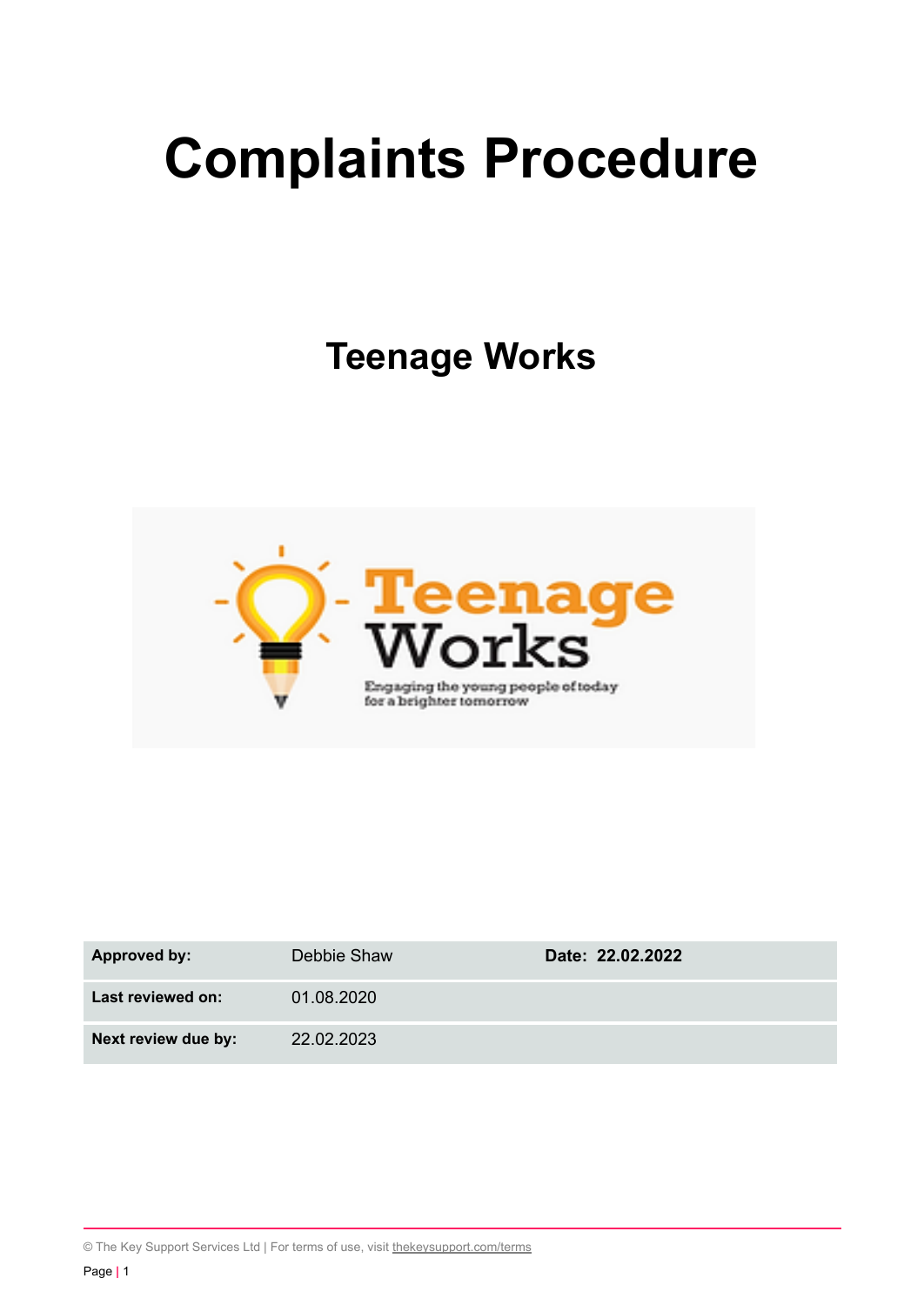# **Contents**

| 1. Aims                                                                      | $\overline{2}$ |
|------------------------------------------------------------------------------|----------------|
| 2. Legislation and guidance                                                  | 3              |
| 3. Definitions and scope                                                     | 3              |
| 4. Roles and responsibilities                                                | 3              |
| 5. Principles for investigation                                              | 4              |
| 6. Stages of complaint (not complaints against the headteacher or governors) | 5              |
| 7. Complaints against the headteacher, a governor or the governing board     | 9              |
| 8. Referring complaints on completion of the school's procedure              | 9              |
| 9. Persistent complaints                                                     | 10             |
| 10. Record keeping                                                           | 11             |
| 11. Learning lessons                                                         | 12             |
| 12. Monitoring arrangements                                                  | 12             |
| 13. Links with other policies                                                | 12             |
|                                                                              |                |

## <span id="page-1-0"></span>**1. Aims**

Our school aims to meet its statutory obligations when responding to complaints from parents of pupils at the school, and others.

When responding to complaints, we aim to:

- Be impartial and non-adversarial
- Facilitate a full and fair investigation by an independent person or panel, where necessary
- Address all the points at issue and provide an effective and prompt response
- Respect complainants' desire for confidentiality
- Treat complainants with respect and courtesy
- Make sure that any decisions we make are lawful, rational, reasonable, fair and proportionate, in line with the principles of administrative law
- Keep complainants informed of the progress of the complaints process
- Consider how the complaint can feed into school improvement evaluation processes

We try to resolve concerns or complaints by informal means wherever possible. Where this is not possible, formal procedures will be followed.

The school will aim to give the complainant the opportunity to complete the complaints procedure in full.

To support this, we will make sure we publicise the existence of this policy and make it available on the school website.

Throughout the process, we will be sensitive to the needs of all parties involved, and make any reasonable adjustments needed to accommodate individuals.

# <span id="page-1-1"></span>**2. Legislation and guidance**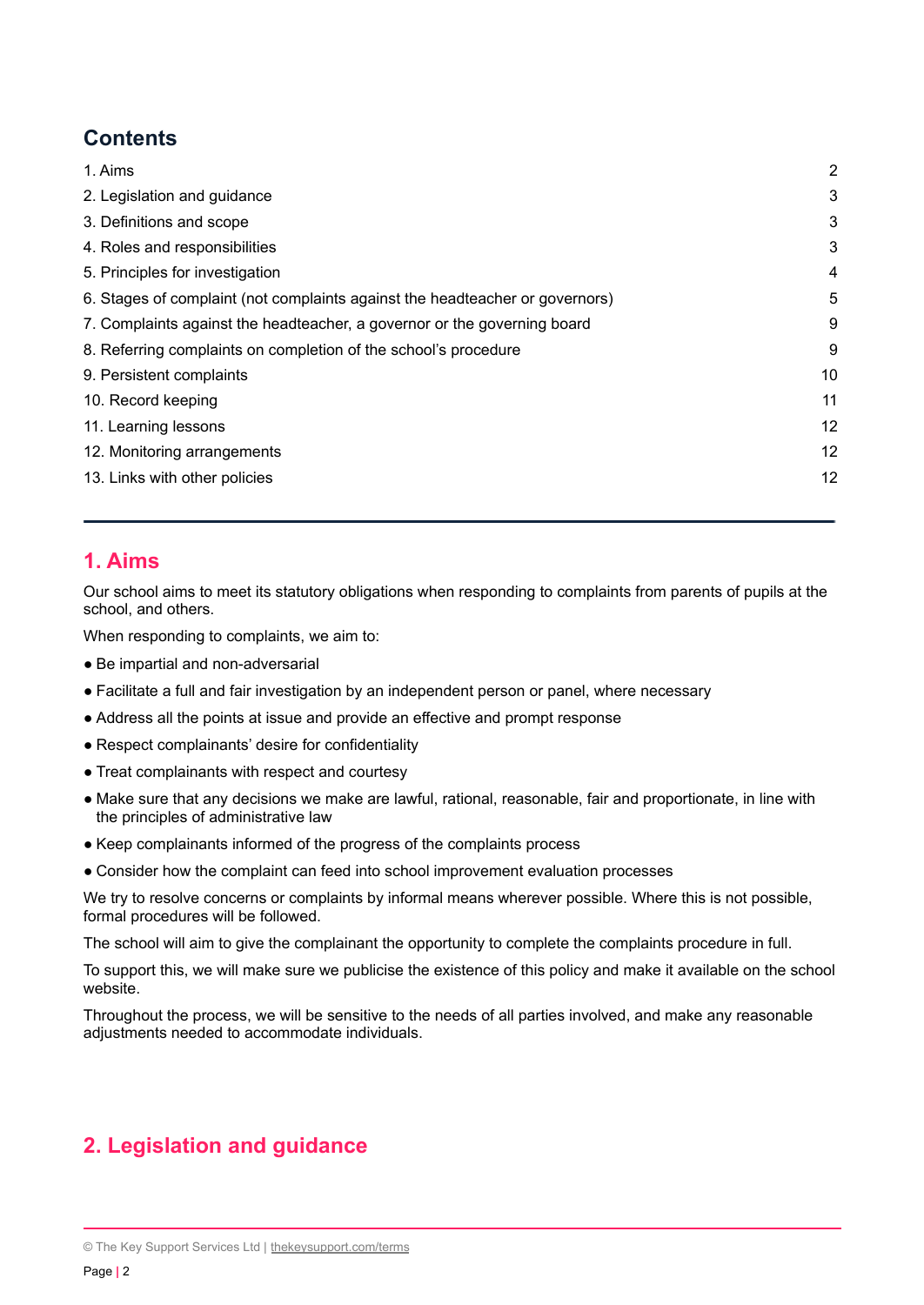This document meets the requirements set out in part 7 of the schedule to the Education [\(Independent](http://www.legislation.gov.uk/uksi/2014/3283/schedule/made) School Standards) [Regulations](http://www.legislation.gov.uk/uksi/2014/3283/schedule/made) 2014, which states that we must have and make available a written procedure to deal with complaints from parents of pupils at the school.

It is also based on guidance published by the Education and Skills Funding Agency (ESFA) on [creating](https://www.gov.uk/government/publications/setting-up-an-academies-complaints-procedure) a complaints procedure that complies with the above [regulations](https://www.gov.uk/government/publications/setting-up-an-academies-complaints-procedure), and refers to good practice [guidance](https://www.gov.uk/government/publications/school-complaints-procedures) on setting up complaints [procedures](https://www.gov.uk/government/publications/school-complaints-procedures) from the Department for Education (DfE).

# <span id="page-2-0"></span>**3. Definitions and scope**

## **3.1 Definitions**

The DfE guidance explains the difference between a concern and a complaint:

- A **concern** is defined as "an expression of worry or doubt over an issue considered to be important for which reassurances are sought"
- A **complaint** is defined as "an expression of dissatisfaction however made, about actions taken or a lack of action"

#### **3.2 Scope**

The school intends to resolve complaints informally where possible, at the earliest possible stage.

There may be occasions when complainants would like to raise their concerns formally. This policy outlines the procedure relating to handling such complaints.

This policy does **not** cover complaints procedures relating to:

- Admissions
- Statutory assessments of special educational needs (SEN)
- Safeguarding matters
- Exclusion
- Whistle-blowing
- Staff grievances
- Staff discipline

Please see our separate policies for procedures relating to these types of complaint.

Complaints about services provided by other providers who use school premises or facilities should be directed to the provider concerned.

## <span id="page-2-1"></span>**4. Roles and responsibilities**

#### **4.1 The complainant**

The complainant will get a more effective and timely response to their complaint if they:

- Follow these procedures
- Co-operate with the school throughout the process, and respond to deadlines and communication promptly
- Ask for assistance as needed
- Treat all those involved with respect
- Not publish details about the complaint on social media

#### **4.2 The investigator**

<sup>©</sup> The Key Support Services Ltd | [thekeysupport.com/terms](https://thekeysupport.com/terms-of-use)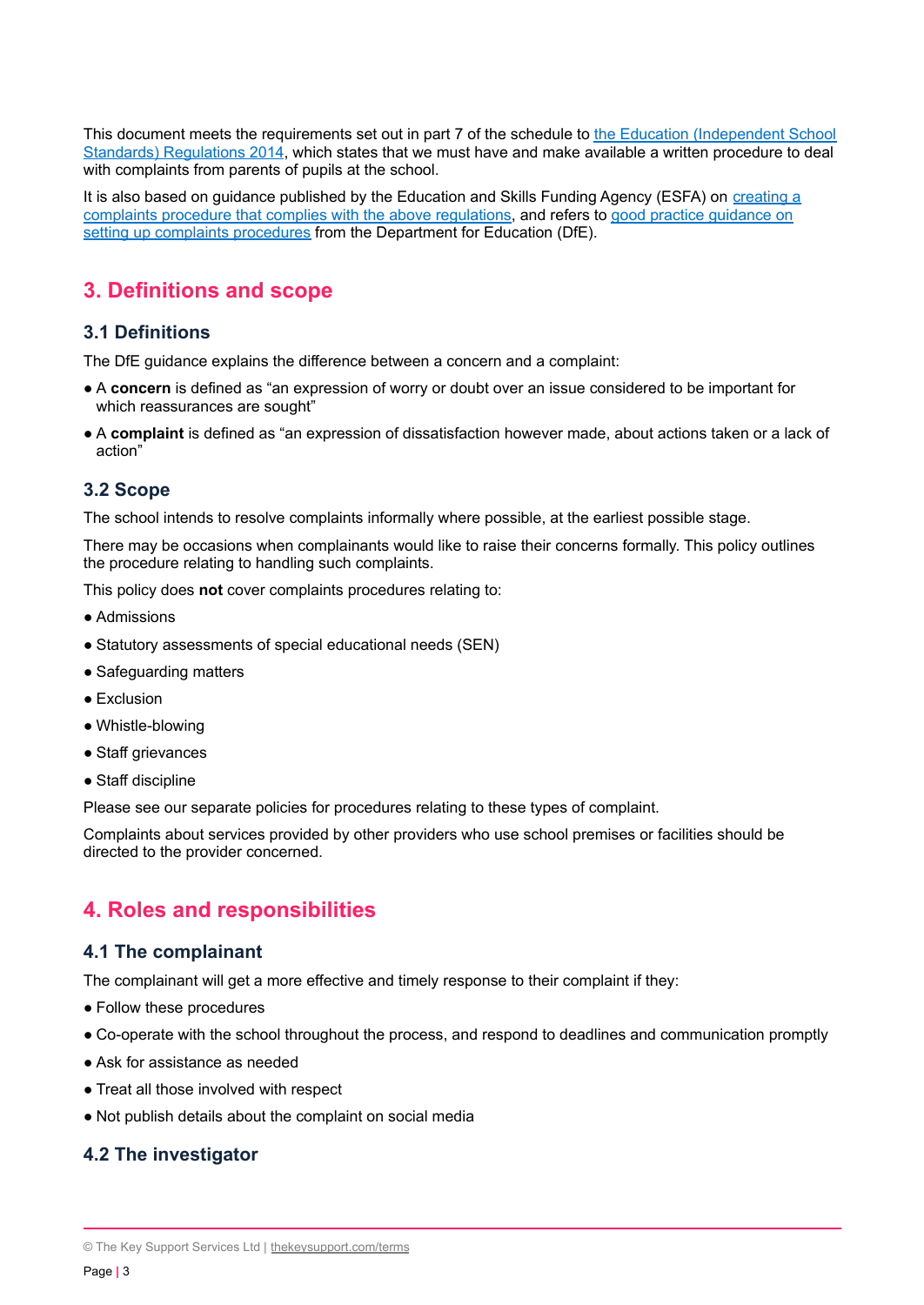An individual will be appointed to look into the complaint, and establish the facts. They will:

- Interview all relevant parties, keeping notes
- Consider records and any written evidence and keep these securely
- Prepare a comprehensive report to the headteacher or complaints committee which includes the facts and potential solutions

## **4.3 The complaints co-ordinator**

The complaints co-ordinator can be:

- The headteacher
- The designated complaints governor
- Any other staff member providing administrative support

The complaints co-ordinator will:

- Keep the complainant up to date at each stage in the procedure
- Make sure the process runs smoothly by liaising with staff members and the Headteacher. Be aware of issues relating to:
	- o Sharing third party information
	- o Additional support needed by complainants, for example interpretation support or where the complainant is a child or young person
- Keep records

#### **4.4 Committee chair**

The committee chair will:

- Chair the meeting, ensuring that everyone is treated with respect throughout
- <span id="page-3-0"></span>● Make sure all parties see the relevant information, understand the purpose of the committee, and are allowed to present their case

## **5. Principles for investigation**

When investigating a complaint, we will try to clarify:

- What has happened
- Who was involved
- What the complainant feels would put things right

#### **5.1 Time scales**

The complainant must raise the complaint within 3 months of the incident. If the complaint is about a series of related incidents, they must raise the complaint within 3 months of the last incident.

We will consider exceptions to this time frame in circumstances where there were valid reasons for not making a complaint at that time and the complaint can still be investigated in a fair manner for all involved.

When complaints are made out of term time, we will consider them to have been received on the first school day after the holiday period.

If at any point we cannot meet the time scales we have set out in this policy, we will:

- Set new time limits with the complainant
- <span id="page-3-1"></span>● Send the complainant details of the new deadline and explain the delay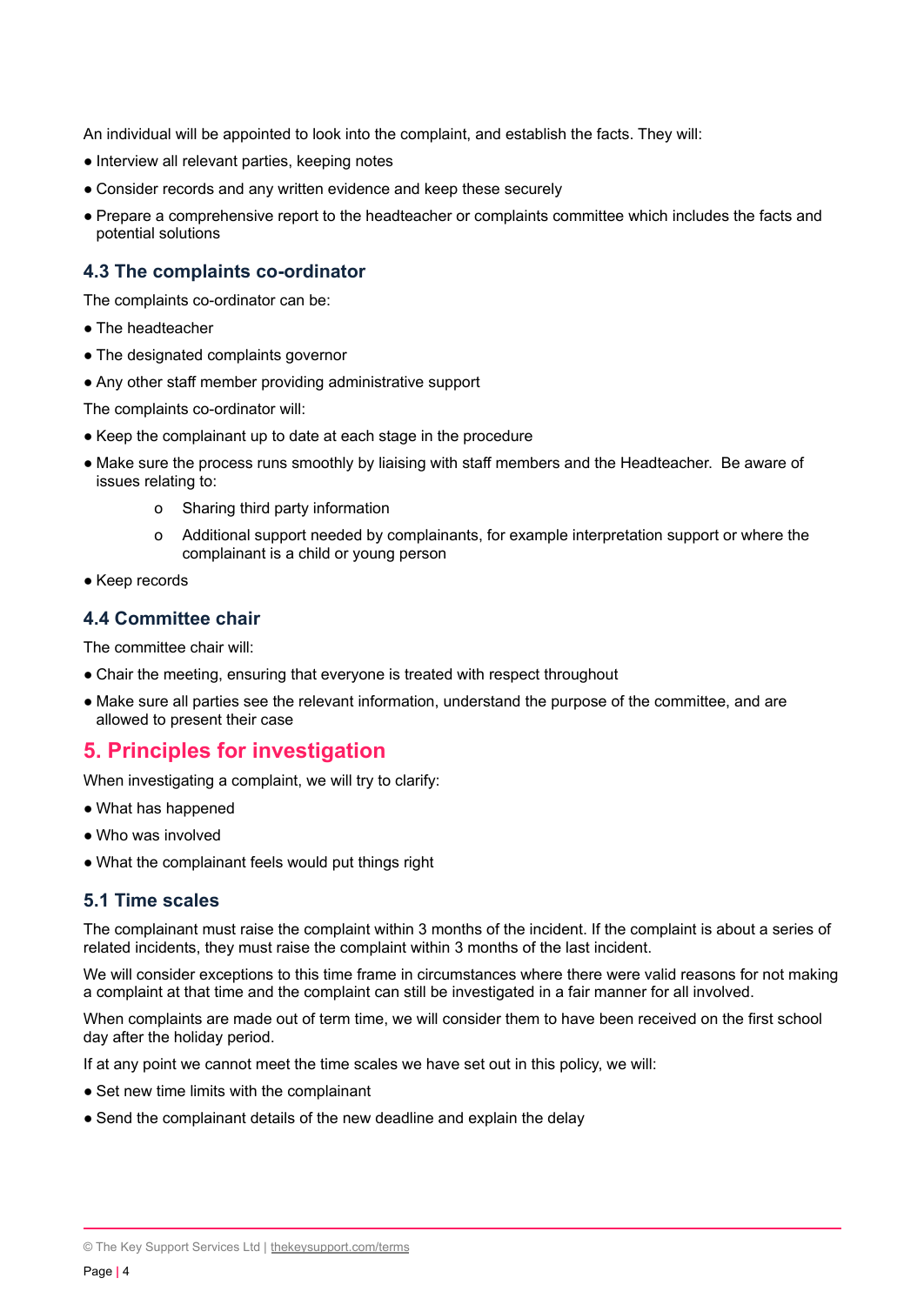# **6. Stages of complaint (not complaints against the headteacher or governors)**

## **6.1 Stage 1: informal**

The school will take informal concerns seriously and make every effort to resolve the matter quickly. It may be the case that the provision or clarification of information will resolve the issue.

The complainant should raise the complaint as soon as possible with the relevant member of staff or the headteacher as appropriate, either in person or by letter, telephone or email. If the complainant is unclear who to contact or how to contact them, they should contact the school office on 0161 222 8168.

The school will acknowledge informal complaints within 5 school days, and investigate and provide a response within 10 school days.

The informal stage will involve a meeting between the complainant and the Head of School, as appropriate.

If the complaint is not resolved informally, it will be escalated to a formal complaint.

#### **6.2 Stage 2: formal**

Formal complaints can be raised:

- By letter or email
- Over the phone
- In person
- By a third party acting on behalf of the complainant

The complainant should provide details such as relevant dates, times, and the names of witnesses of events, alongside copies of any relevant documents, and what they feel would resolve the complaint.

If complainants need assistance raising a formal complaint, they can contact the school office on 0161 222 8168.

The headteacher will record the date the complaint is received and will acknowledge receipt of the complaint in writing (either by letter or email) within 10 school days.

The headteacher (or designated member of the senior leadership team) will call a meeting to clarify concerns, and seek a resolution. The complainant may be accompanied to this meeting, and should inform the school of the identity of their companion in advance.

In certain circumstances, the school may need to refuse a request for a particular individual to attend any such meeting – for example, if there is a conflict of interest. If this is the case, the school will notify the complainant as soon as they are aware, so that the complainant has the opportunity to arrange alternative accompaniment.

The headteacher (or other person appointed by the headteacher for this purpose) will then conduct their own investigation. The written conclusion of this investigation will be sent to the complainant within 10 school days.

If the complainant wishes to proceed to the next stage of the procedure, they should inform the Head of School within 5 school days.

#### **How to escalate a complaint**

Complaints can be escalated by contacting the clerk to the governing board:

- By letter or email
- Over the phone
- In person
- Through a third party acting on behalf of the complainant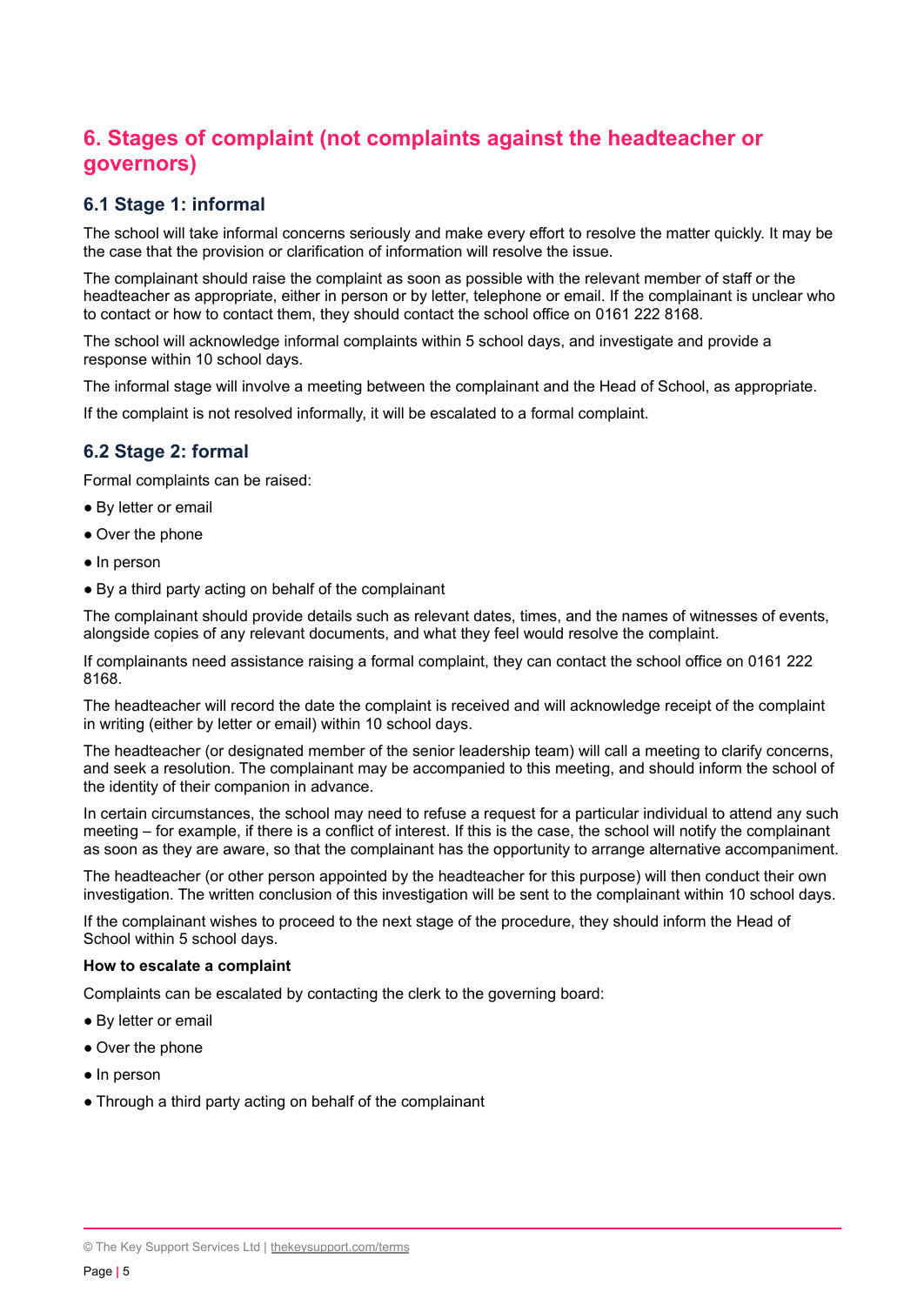The clerk will need the details of the complaint as set out above, as well as details from the complainant on how they feel the previous stage of the procedure has not addressed their complaint sufficiently, and what they feel would resolve the complaint.

The written conclusion of this investigation will be sent to the complainant within 10 school days.

If the complainant wishes to proceed to the next stage of the procedure, they should inform the Head of School in writing within 5 school days. Requests received outside of this time frame will be considered in exceptional circumstances.

The Head of School will acknowledge receipt of the request within 5 school days.

#### **6.3 Stage 3: submit the complaint to the review panel**

#### **Convening the panel**

The review panel consists of the first 3 members of the SLT available, who don't have direct knowledge of the complaint. These individuals will have access to the existing record of the complaint's progress (see section 10). The SLT will select a panel chair from among themselves.

If not enough impartial SLT are available, we will seek panel members from other schools or the local authority. We will make sure the members we source are suitably skilled and can demonstrate that they are independent and impartial.

The complainant must have reasonable notice of the date of the review panel. The clerk will aim to find a date within 10 school days of the request, where possible.

If the complainant rejects the offer of 3 proposed dates without good reason, the clerk will set a date. The hearing will go ahead using written submissions from both parties.

Any written material will be circulated to all parties at least 5 school days before the date of the meeting.

#### **At the meeting**

The meeting will be held in private. Electronic recordings of meetings or conversations are not normally permitted unless a complainant's own disability or special needs require it. Prior knowledge and consent of all parties attending will be sought before meetings or conversations take place. Consent will be recorded in any minutes taken.

At the review panel meeting, the complainant and representatives from the school, as appropriate, will be present. Each will have an opportunity to set out written or oral submissions prior to the meeting.

The complainant must be allowed to attend the panel hearing and be accompanied by a suitable companion if they wish. We don't encourage either party to bring legal representation, but will consider it on a case-by-case basis. For instance, if a school employee is called as a witness in a complaint meeting, they may wish to be supported by their union.

Representatives from the media are not permitted to attend.

At the meeting, each individual will have the opportunity to give statements and present their evidence, and witnesses will be called as appropriate to present their evidence.

The panel, the complainant and the school representative will be given the chance to ask and reply to questions. Once the complainant and school representatives have completed presenting their cases, they will be asked to leave and evidence will then be considered.

The panel will then put together its findings and recommendations from the case. The panel will also provide copies of the minutes of the hearing and the findings and recommendations to the complainant and, where relevant, the subject of the complaint, and make a copy of the findings and recommendations available for inspection by the headteacher.

#### **The outcome**

The committee can:

- Uphold the complaint, in whole or in part
- Dismiss the complaint, in whole or in part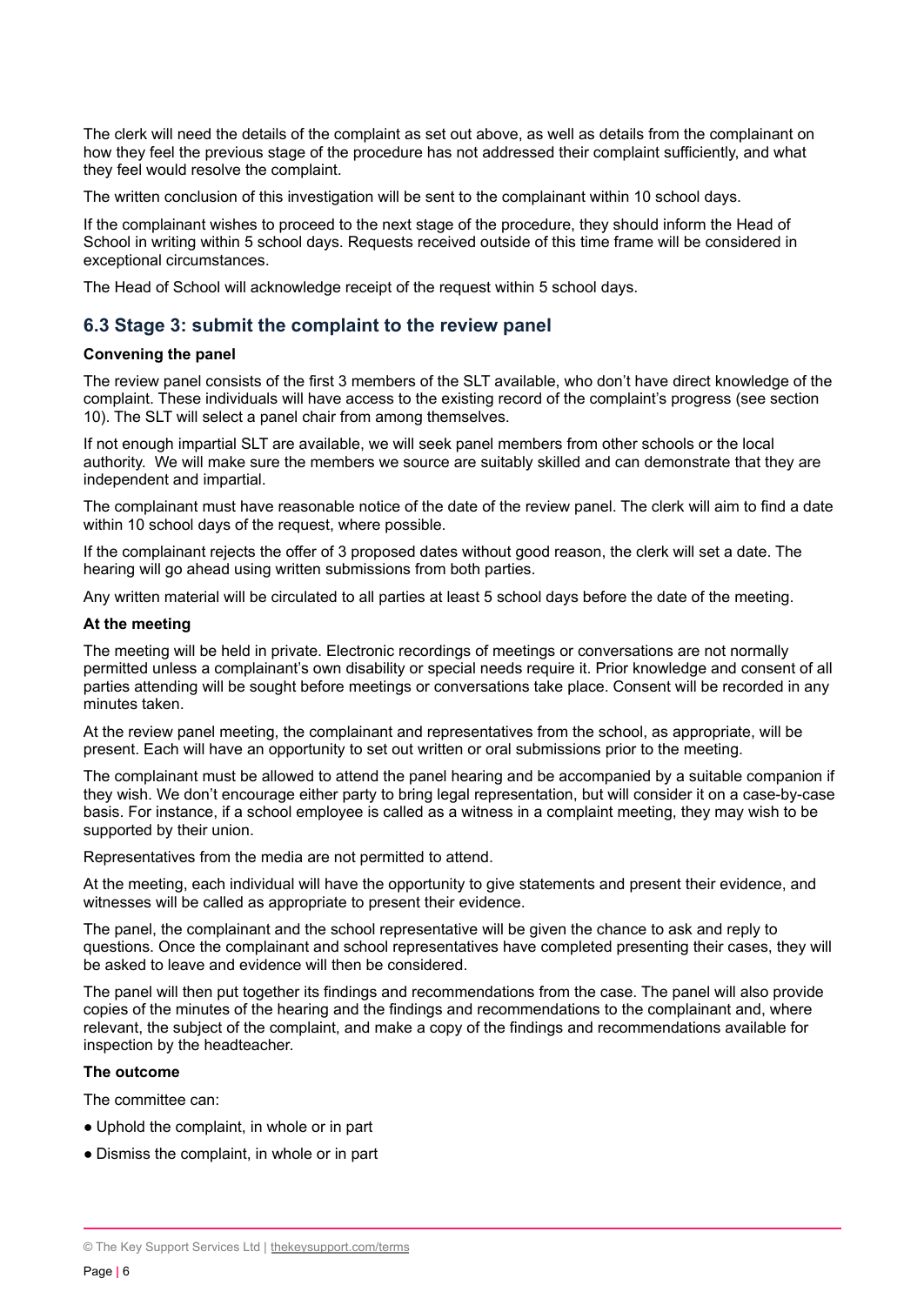If the complaint is upheld, the committee will:

- Decide the appropriate action to resolve the complaint
- Where appropriate, recommend changes to the school's systems or procedures to prevent similar issues in the future

The school will inform those involved of the decision in writing within 20 school days.

#### **6.3 Stage 3: submit the complaint to an independent reviewer**

The independent reviewer is appointed by or on behalf of the proprietor. This person must not, at any time, have been a governor of the school, or a member of staff or supply staff at the school, and must not have been the parent of a registered or former registered pupil at the school. They must also not have been directly involved in any matter detailed in the complaint.

The independent reviewer will convene a review meeting with the complainant and representatives from the school, as appropriate. Each will have an opportunity to set out written or oral submissions prior to the meeting.

At the meeting, each individual will have the opportunity to give statements and present their evidence, and witnesses will be called as appropriate to present their evidence.

The independent reviewer, the complainant and the school representative(s) will be given the chance to ask and reply to questions.

The complainant, proprietor and headteacher, and where relevant, the subject of the complaint, will be given a copy of the findings and recommendations made by the independent person.

The school will inform those involved of the decision in writing within 10 school days.

#### **6.1 Stage 1: informal**

The school will take informal concerns seriously and make every effort to resolve the matter quickly. It may be the case that the provision or clarification of information will resolve the issue.

The complainant should raise the complaint as soon as possible with the relevant member of staff or the headteacher, either in person or by letter, telephone or email. If the complainant is unclear who to contact or how to contact them, they should contact the school office on 0161 222 8168.

The school will acknowledge informal complaints within 5 school days, and investigate and provide a response within 10 school days.

The informal stage will involve a meeting between the complainant and the Head of School, Louise Hodson.

If the complaint is not resolved informally, it will be escalated to a formal complaint.

## **6.2 Stage 2: formal**

The formal stage involves the complainant putting the complaint to the headteacher and/or the subject of the complaint:

- In a letter or email
- Over the phone
- In person
- Through a third party acting on their behalf

The complainant should provide details such as relevant dates, times and the names of witnesses of events, alongside copies of any relevant documents. The complainant should also state what they feel would resolve the complaint.

If complainants need assistance raising a formal complaint, they can contact the school office 0161 222 8168.

The headteacher will record the date the complaint is received and will acknowledge receipt of the complaint in writing (either by letter or email) within 5 school days.

<sup>©</sup> The Key Support Services Ltd | [thekeysupport.com/terms](https://thekeysupport.com/terms-of-use)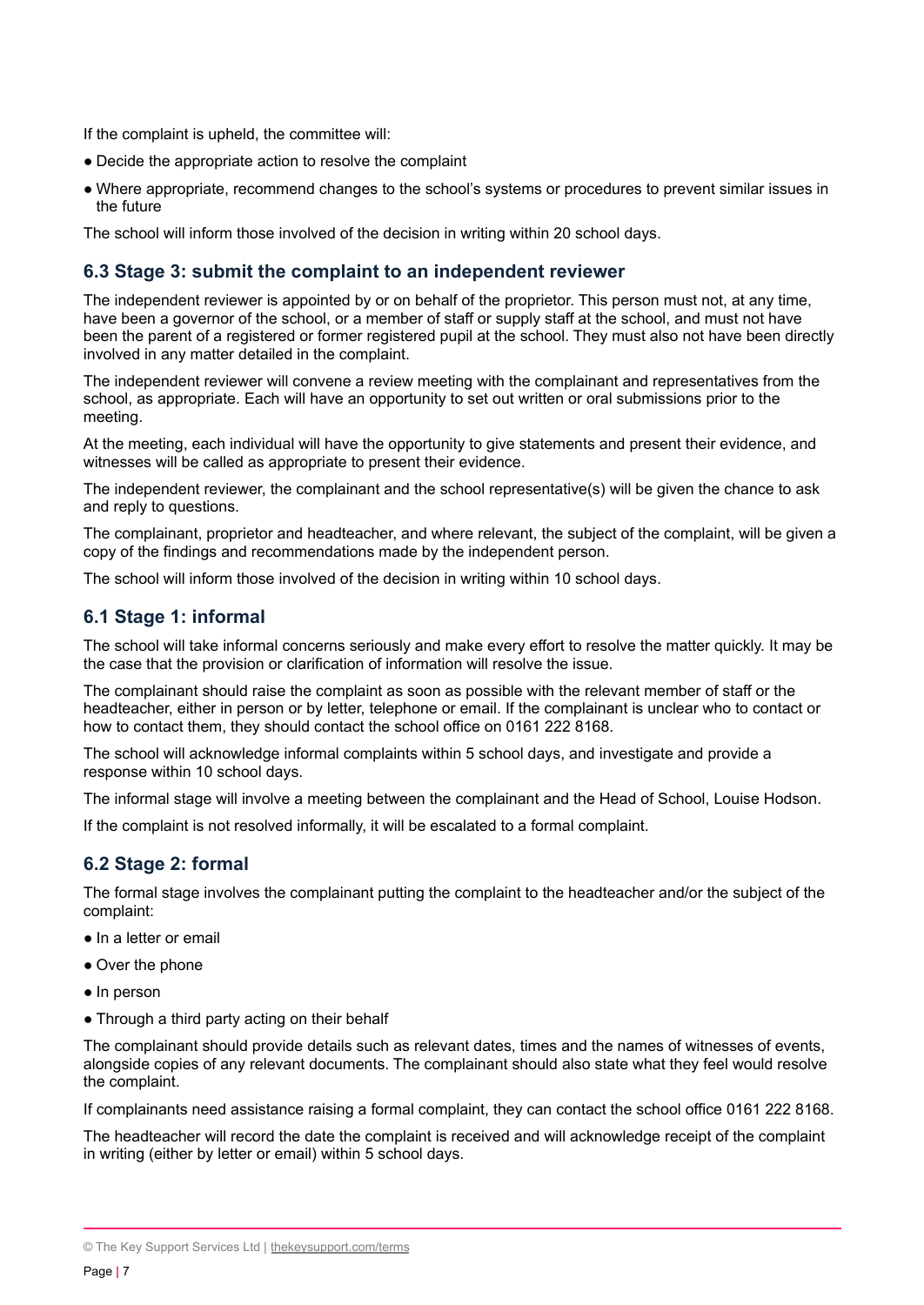The headteacher (or other person appointed by the headteacher for this purpose) will then conduct their own investigation. The written conclusion of this investigation will be sent to the complainant within 10 school days.

If the complainant is not satisfied with the response and wishes to proceed to the next stage of this procedure, they should inform the Head of School in writing within 5 school days.

#### **6.3 Stage 3: review panel**

#### **Convening the panel**

Complaints will be escalated to the panel hearing stage if the complainant is not satisfied with the response to the complaint at the second, formal, stage.

The panel will be appointed by or on behalf of the proprietor and must consist of at least 3 people who were not directly involved in the matters detailed in the complaint. At least 1 panel member must be independent of the management and running of the school. The panel cannot be made up solely of governing board members, as they are not independent of the management and running of the school.

The panel will have access to the existing record of the complaint's progress (see section 10).

The complainant must have reasonable notice of the date of the review panel. The clerk will aim to find a date within 10 school days of the request, where possible.

If the complainant rejects the offer of 3 proposed dates without good reason, the clerk will set a date. The hearing will go ahead using written submissions from both parties.

Any written material will be circulated to all parties at least 5 school days before the date of the meeting.

#### **At the meeting**

The meeting will be held in private. Electronic recordings of meetings or conversations are not normally permitted unless a complainant's own disability or special needs require it. Prior knowledge and consent of all parties attending will be sought before meetings or conversations take place. Consent will be recorded in any minutes taken.

At the review panel meeting, the complainant and representatives from the school, as appropriate, will be present. Each will have an opportunity to set out written or oral submissions prior to the meeting.

The complainant must be allowed to attend the panel hearing and be accompanied if they wish. We don't encourage either party to bring legal representation, but will consider it on a case-by-case basis. For instance, if a school employee is called as a witness in a complaint meeting, they may wish to be supported by their union.

Representatives from the media are not permitted to attend.

At the meeting, each individual will have the opportunity to give statements and present their evidence, and witnesses will be called, as appropriate, to present their evidence.

The panel, the complainant and the school representative(s) will be given the chance to ask and reply to questions. Once the complainant and school representative(s) have presented their cases, they will be asked to leave and evidence will then be considered.

The panel will then put together its findings and recommendations from the case. The panel will also provide copies of the minutes of the hearing and the findings and recommendations to the complainant and, where relevant, the individual who is the subject of the complaint, and make a copy available for inspection by the proprietor and headteacher.

#### **The outcome**

The committee can:

- Uphold the complaint, in whole or in part
- Dismiss the complaint, in whole or in part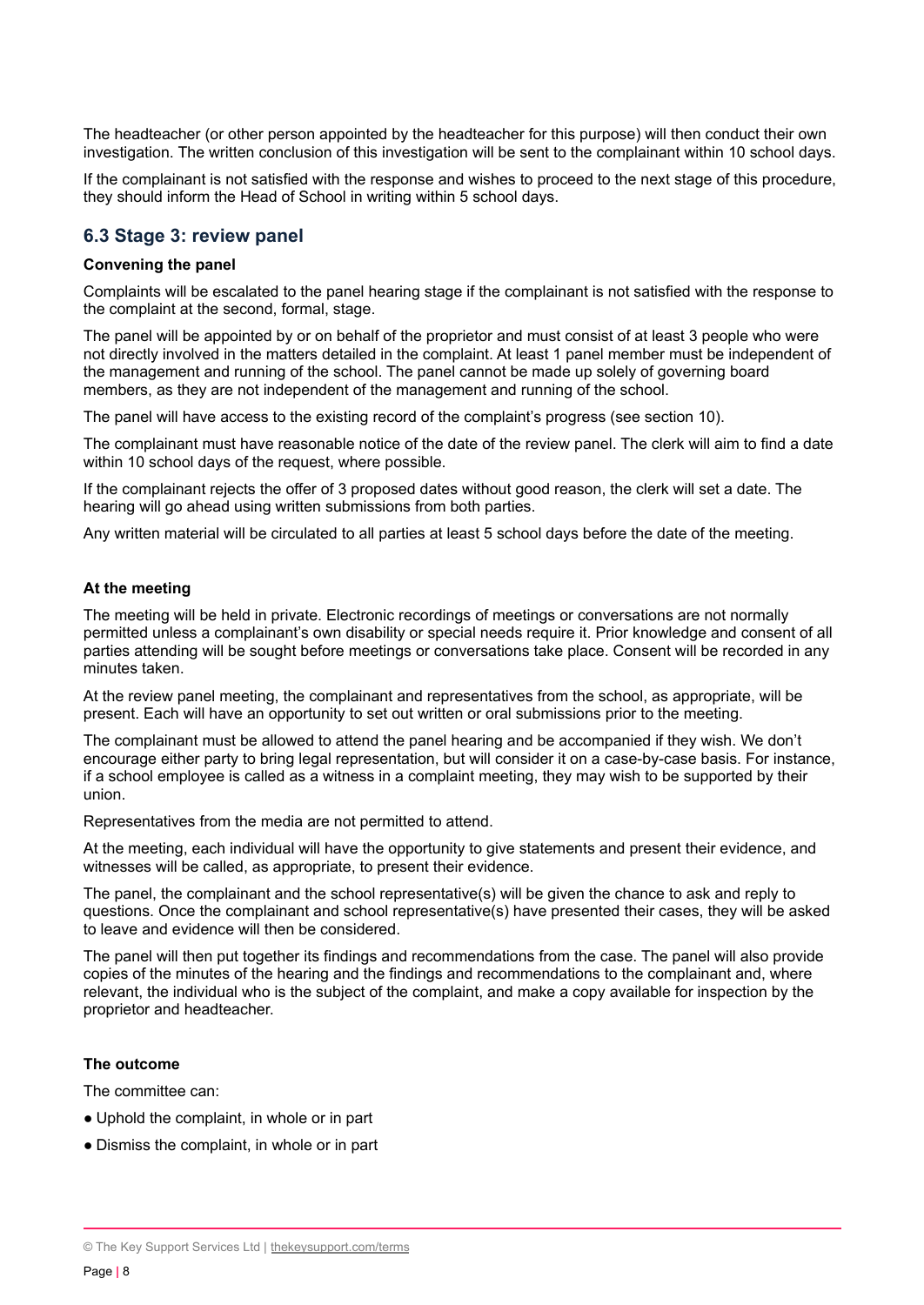If the complaint is upheld, the committee will:

- Decide the appropriate action to resolve the complaint
- Where appropriate, recommend changes to the school's systems or procedures to prevent similar issues in the future

<span id="page-8-0"></span>The school will inform those involved of the decision in writing within 20 school days.

# **7. Complaints against the headteacher, a governor or the governing board**

#### **7.1 Stage 1: informal**

Complaints made against the headteacher or any member of the governing board should be directed to the clerk to the governing board in the first instance.

If the complaint is about the headteacher or one member of the governing board (including the chair or vice-chair), a suitably skilled and impartial governor will carry out the steps at stage 1 (set out in section 6 above).

## **7.2 Stage 2: formal**

If the complaint is:

- Jointly about the chair and vice-chair or
- The entire governing board or
- The majority of the governing board

An independent investigator will carry out the steps in stage 2 (set out in section 6 above). They will be appointed by the Head of School, and will write a formal response at the end of their investigation.

## **7.3 Stage 3: review panel**

If the complaint is:

- Jointly about the chair and vice-chair or
- The entire governing board or
- The majority of the governing board

A committee of independent members will hear the complaint. They will be sourced from local schools or the local authority and will carry out the steps at stage 3 (set out in section 6 above).

## <span id="page-8-1"></span>**8. Referring complaints on completion of the school's procedure**

If the complainant is unsatisfied with the outcome of the school's complaints procedure and the complaint is regarding the school not meeting standards set by the DfE in any of the following areas, the complainant can refer their complaint to the DfE:

- Education
- Pupil welfare and health and safety
- School premises
- Staff suitability
- Making information available to parents
- The spiritual, moral, social or cultural development of pupils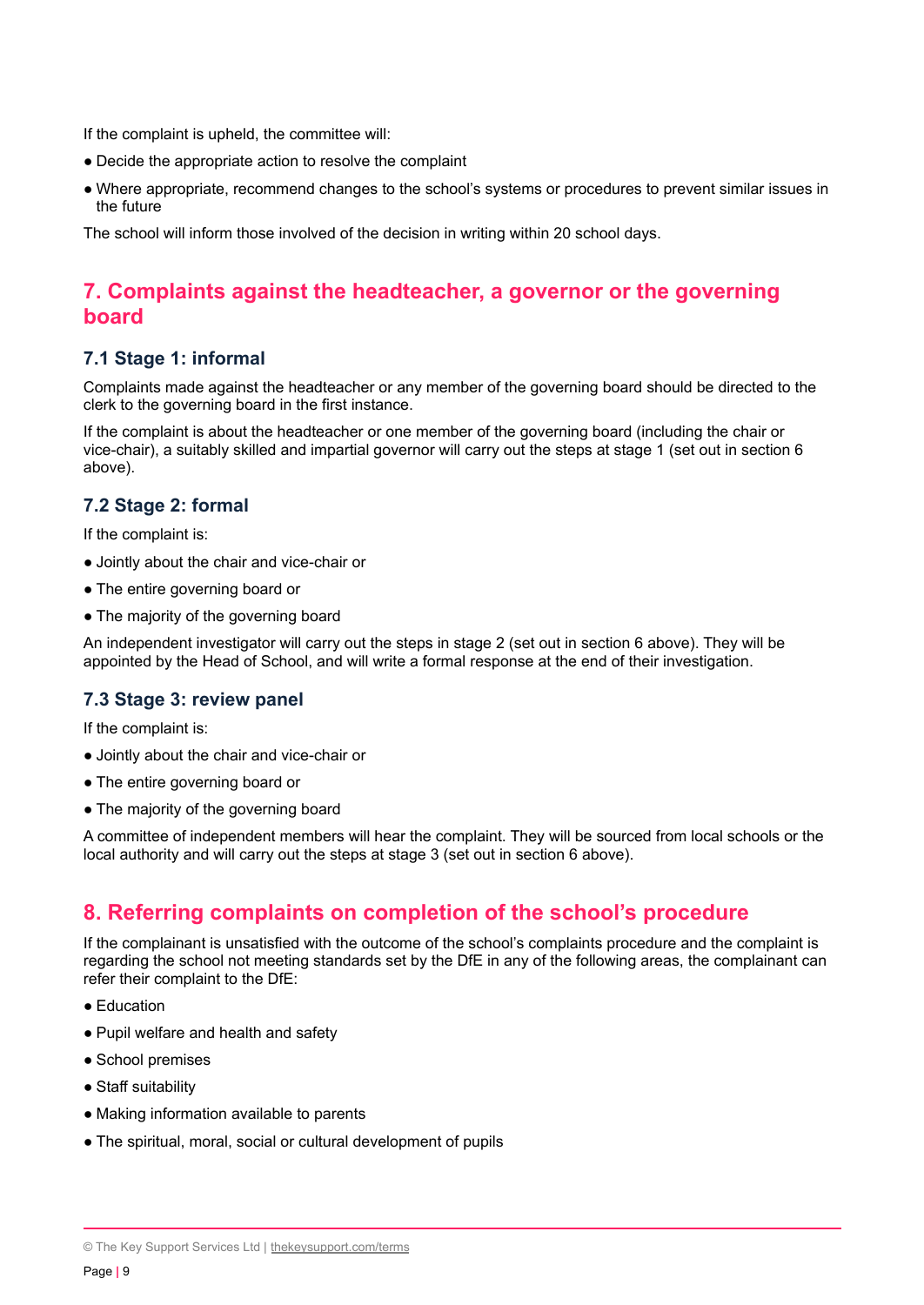The DfE will consider reports of a major failure to meet the standards. Where appropriate, it can arrange an emergency inspection to look at pupil welfare and health and safety, and make sure that the school deals with serious failings.

For more information or to refer a complaint, see the following webpage:

<span id="page-9-0"></span><https://www.gov.uk/complain-about-school>

# **9. Persistent complaints**

Where a complainant tries to re-open the issues with the school after the complaints procedure has been fully exhausted and the school has done everything it reasonably can in response to the complaint, the Head of School or SLT, will inform the complainant that the matter is closed.

If the complainant subsequently contacts the school again about the same issue, the school can choose not to respond. The normal circumstance in which we will not respond if:

- The school has taken every reasonable step to address the complainant's needs and
- The complainant has been given a clear statement of the school's position and their options (if any), *and*
- The complainant is contacting the school repeatedly but making substantially the same points each time

#### **9.1 Unreasonably persistent complaints**

Most complaints raised will be valid, and therefore we will treat them seriously. However, a complaint may become unreasonable if the person:

- Has made the same complaint before, and it's already been resolved by following the school's complaints procedure
- Makes a complaint that is obsessive, persistent, harassing, prolific, defamatory or repetitive
- Insists on pursuing a complaint that is unfounded, or out of scope of the complaints procedure, beyond all reason
- Pursues a valid complaint, but in an unreasonable manner e.g. refuses to articulate the complaint, refuses to co-operate with this complaints procedure, or insists that the complaint is dealt with in ways that are incompatible with this procedure and the time frames it sets out
- Makes a complaint designed to cause disruption, annoyance or excessive demands on school time
- Seeks unrealistic outcomes, or a solution that lacks any serious purpose or value

#### **Steps we will take**

We will take every reasonable step to address the complainant's concerns, and give them a clear statement of our position and their options. We will maintain our role as an objective arbiter throughout the process, including when we meet with individuals. We will follow our complaints procedure as normal (as outlined above) wherever possible.

If the complainant continues to contact the school in a disruptive way, we may put communications strategies in place. We may:

- Give the complainant a single point of contact via an email address
- Limit the number of times the complainant can make contact, such as a fixed number per term
- Ask the complainant to engage a third party to act on their behalf, such as [Citizens](https://www.citizensadvice.org.uk/) Advice
- Put any other strategy in place as necessary

#### **Stopping responding**

We may stop responding to the complainant when all of these factors are met:

<sup>©</sup> The Key Support Services Ltd | [thekeysupport.com/terms](https://thekeysupport.com/terms-of-use)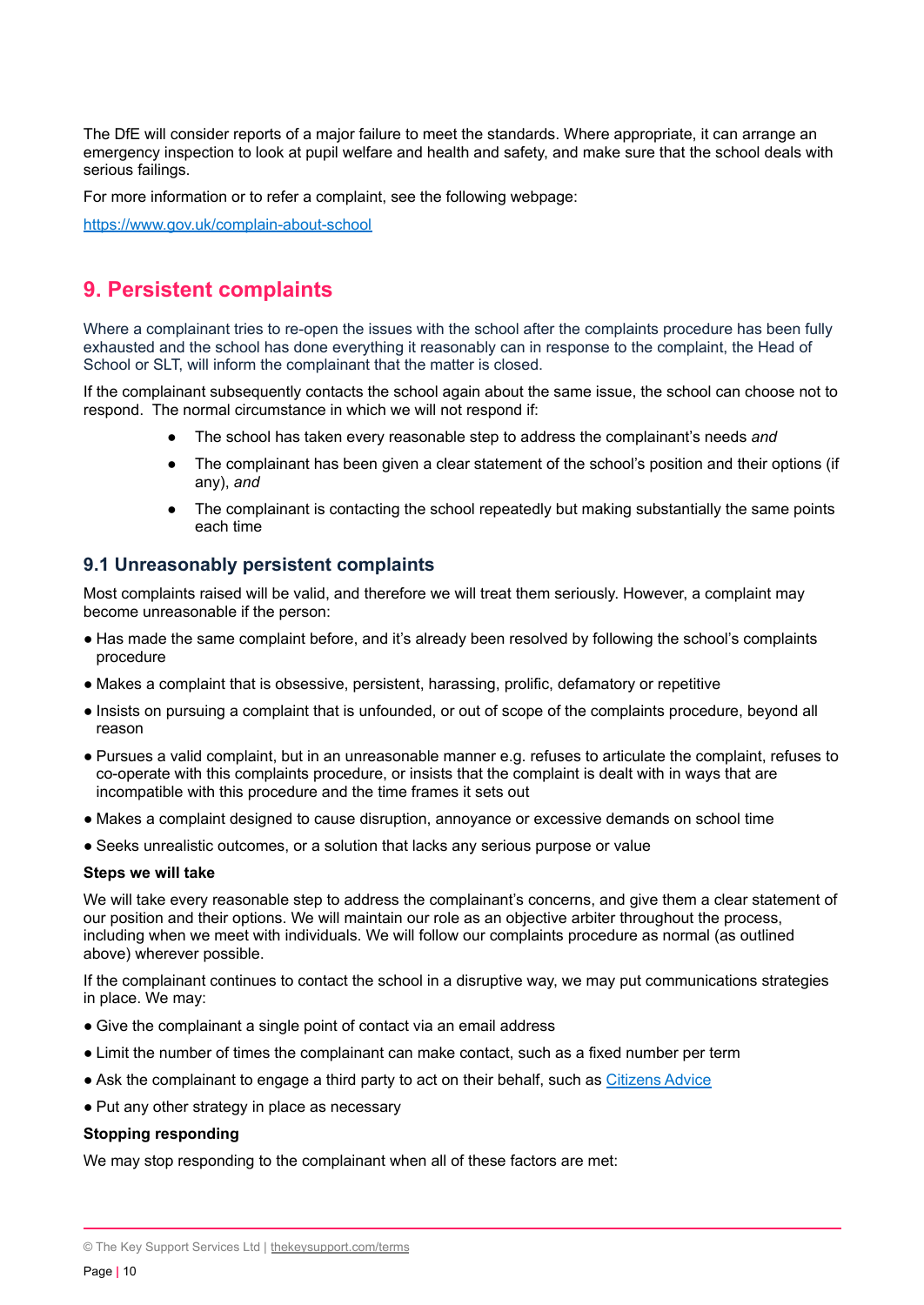- We believe we have taken all reasonable steps to help address their concerns
- We have provided a clear statement of our position and their options
- The complainant contacts us repeatedly, and we believe their intention is to cause disruption or inconvenience

Where we stop responding, we will inform the individual that we intend to do so. We will also explain that we will still consider any new complaints they make.

In response to any serious incident of aggression or violence, we will immediately inform the police and communicate our actions in writing. This may include barring an individual from our school site.

#### **9.2 Duplicate complaints**

If we have resolved a complaint under this procedure and receive a duplicate complaint on the same subject from a partner, family member or other individual, we will assess whether there are aspects that we hadn't previously considered, or any new information we need to take into account.

If we are satisfied that there are no new aspects, we will:

- Tell the new complainant that we have already investigated and responded to this issue, and that the local process is complete
- Direct them to the DfE if they are dissatisfied with our original handling of the complaint

If there are new aspects, we will follow this procedure again.

## **9.3 Complaint campaigns**

Where the school receives a large volume of complaints about the same topic or subject, especially if these come from complainants unconnected with the school, the school may respond to these complaints by:

- Publishing a single response on the school website
- Sending a template response to all of the complainants

If complainants are not satisfied with the school's response, or wish to pursue the complaint further, the normal procedures will apply.

# <span id="page-10-0"></span>**10. Record keeping**

The school will record the progress of all complaints, including information about actions taken at all stages, the stage at which the complaint was resolved, and the final outcome. The records will also include copies of letters and emails, and notes relating to meetings and phone calls.

This material will be treated as confidential and held centrally, and will be viewed only by those involved in investigating the complaint or on the review panel.

This is except where the secretary of state (or someone acting on their behalf) or the complainant requests access to records of a complaint through a freedom of information (FOI) request or through a subject access request under the terms of the Data Protection Act, or where the material must be made available during a school inspection.

Records of complaints will be kept securely, only for as long as necessary and in line with data protection law, and our privacy notices

The details of the complaint, including the names of individuals involved, will not be shared with the whole governing board in case a review panel needs to be organised at a later point.

Where the governing board is aware of the substance of the complaint before the review panel stage, the school will (where reasonably practicable) arrange for an independent panel to hear the complaint.

Complainants also have the right to request an independent panel if they believe there is likely to be bias in the proceedings. The decision to approve this request is made by the governing board, who will not unreasonably withhold consent.

<sup>©</sup> The Key Support Services Ltd | [thekeysupport.com/terms](https://thekeysupport.com/terms-of-use)